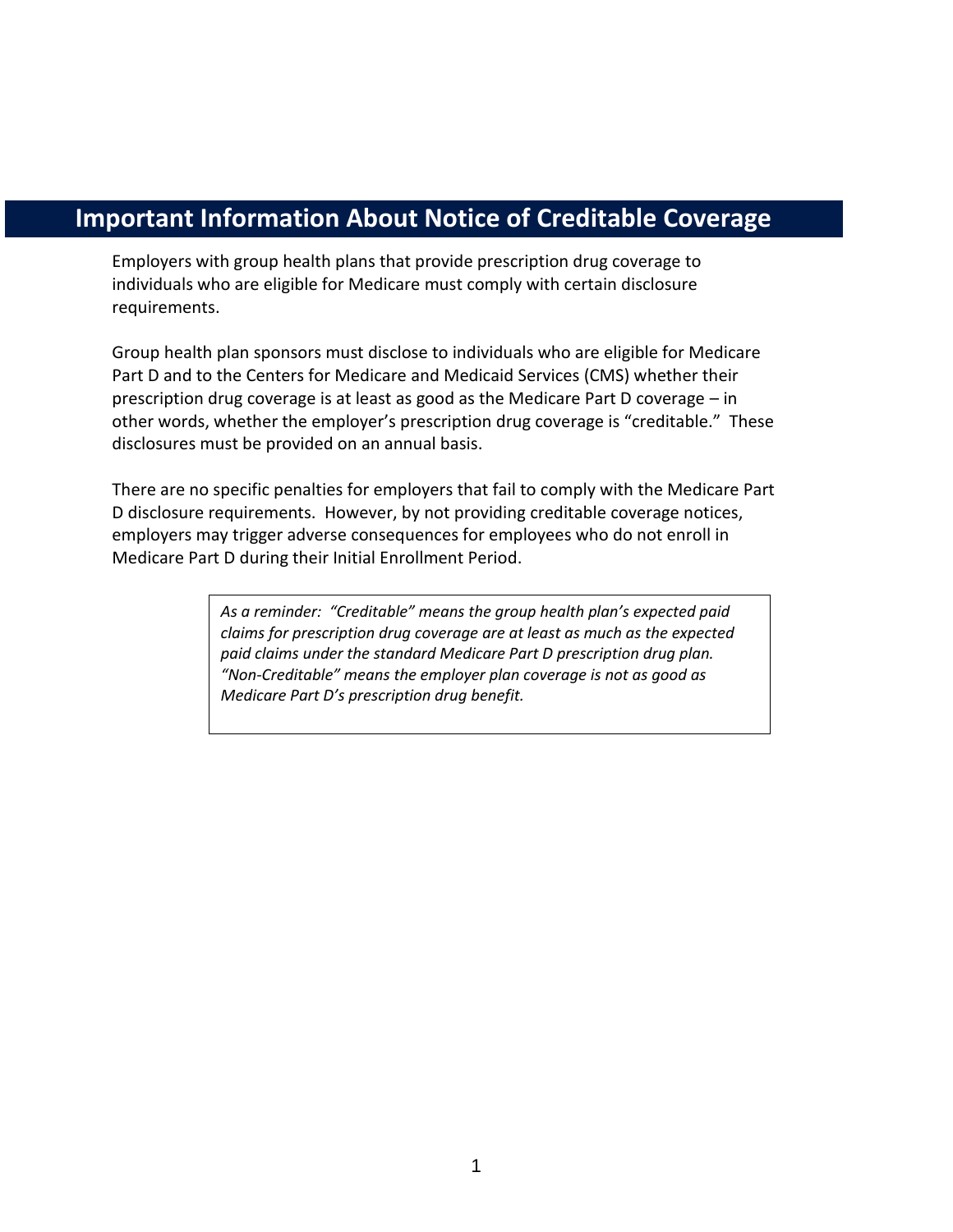## Medicare Part D Creditable Coverage Notice

## Important Notice from Preferred Therapy Solutions About Your Prescription Drug Coverage and Medicare

Please read this notice carefully and keep it where you can find it. This notice has information about your current prescription drug coverage with Preferred Therapy Solutions and about your options under Medicare's prescription drug coverage. This information can help you decide whether or not you want to join a Medicare drug plan. If you are considering joining, you should compare your current coverage, including which drugs are covered at what cost, with the coverage and costs of the plans offering Medicare prescription drug coverage in your area. Information about where you can get help to make decisions about your prescription drug coverage is at the end of this notice.

There are two important things you need to know about your current coverage and Medicare's prescription drug coverage:

- 1. Medicare prescription drug coverage became available in 2006 to everyone with Medicare. You can get this coverage if you join a Medicare Prescription Drug Plan or join a Medicare Advantage Plan (like an HMO or PPO) that offers prescription drug coverage. All Medicare drug plans provide at least a standard level of coverage set by Medicare. Some plans may also offer more coverage for a higher monthly premium.
- 2. Preferred Therapy Solutions has determined that the prescription drug coverage offered by your health plan is, on average for all plan participants, expected to pay out as much as standard Medicare prescription drug coverage pays and is therefore considered Creditable Coverage. Because your existing coverage is Creditable Coverage, you can keep this coverage and not pay a higher premium (a penalty) if you later decide to join a Medicare drug plan.

#### When Can You Join a Medicare Drug Plan?

You can join a Medicare drug plan when you first become eligible for Medicare and each year from October 15<sup>th</sup> to December  $7<sup>th</sup>$ .

However, if you lose your current creditable prescription drug coverage, through no fault of your own, you will also be eligible for a two (2) month Special Enrollment Period (SEP) to join a Medicare drug plan.

#### What Happens to Your Current Coverage If You Decide to Join a Medicare Drug Plan?

If you decide to join a Medicare drug plan, your current Preferred Therapy Solutions coverage may be affected.

If you do decide to join a Medicare drug plan and drop your current Preferred Therapy Solutions coverage, be aware that you and your dependents may not be able to get this coverage back.

#### When Will You Pay a Higher Premium (Penalty) to Join a Medicare Drug Plan?

You should also know that if you drop or lose your current coverage with Preferred Therapy Solutions and don't join a Medicare drug plan within 63 continuous days after your current coverage ends, you may pay a higher premium (a penalty) to join a Medicare drug plan later.